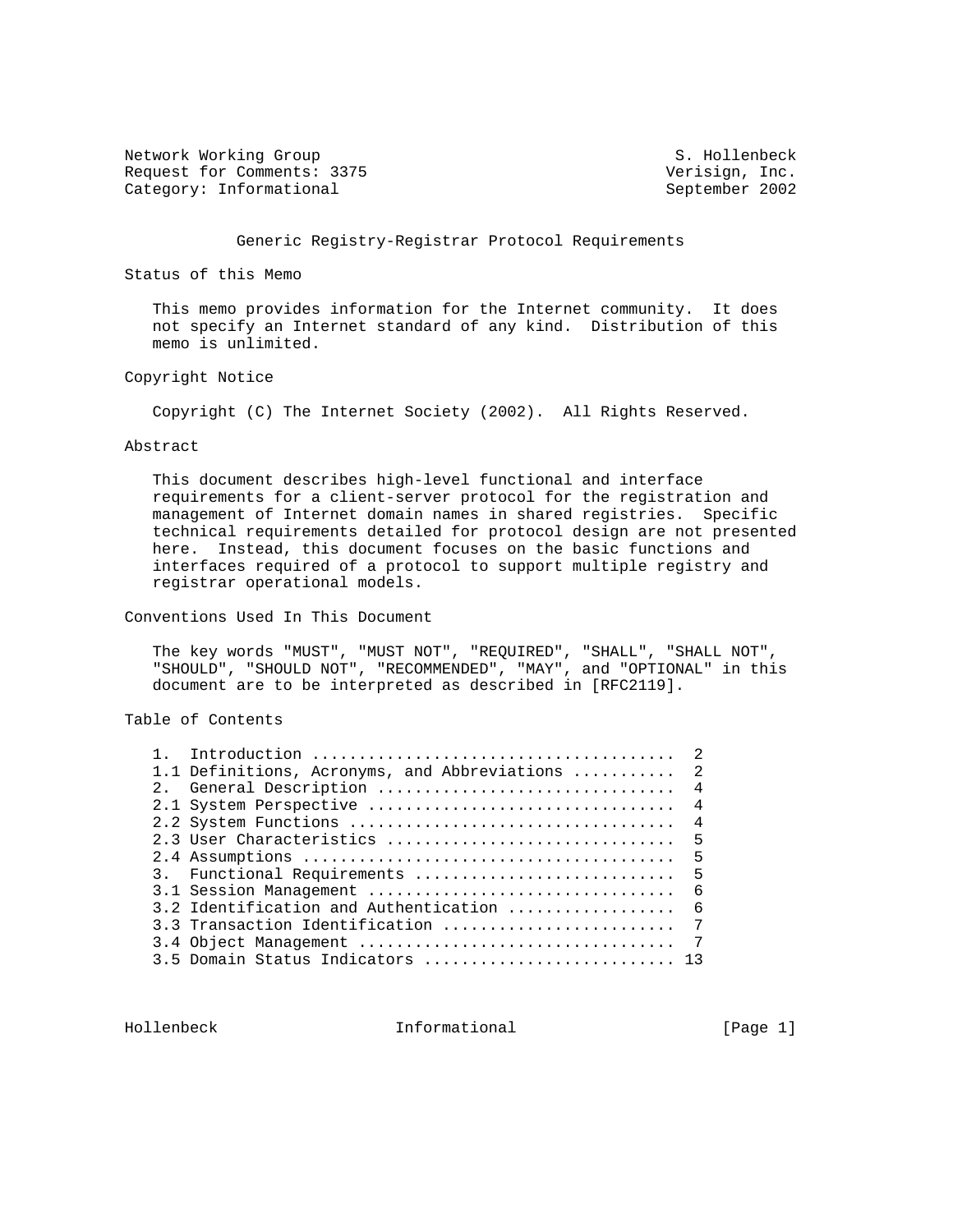|                 | 3.6 Transaction Completion Status  13           |  |
|-----------------|-------------------------------------------------|--|
| 4 <sub>1</sub>  | External Interface Requirements  14             |  |
|                 | 4.1 User, Hardware, and Software Interfaces  14 |  |
|                 | 4.2 Communications Interfaces  14               |  |
| 5 <sub>1</sub>  | Performance Requirements  14                    |  |
| б.              | Design Constraints  14                          |  |
|                 | 6.1 Standards Compliance  14                    |  |
|                 | 6.2 Hardware Limitations  15                    |  |
| 7 <sub>1</sub>  |                                                 |  |
|                 |                                                 |  |
|                 |                                                 |  |
|                 |                                                 |  |
|                 |                                                 |  |
|                 |                                                 |  |
|                 |                                                 |  |
| 8.              | Other Requirements  17                          |  |
|                 | 8.1 Database Requirements  17                   |  |
|                 | 8.2 Operational Requirements  17                |  |
|                 | 8.3 Site Adaptation Requirements  17            |  |
|                 | 8.4 Data Collection Requirements  17            |  |
| 9.              | Internationalization Requirements  18           |  |
| 10 <sub>1</sub> | IANA Considerations  18                         |  |
|                 | 11. Security Considerations  18                 |  |
| 12.             |                                                 |  |
| 1.3.            |                                                 |  |
| 14.             |                                                 |  |
|                 | 15. Full Copyright Statement  21                |  |

1. Introduction

 The advent of shared domain name registration systems illustrates the utility of a common, generic protocol for registry-registrar interaction. A standard generic protocol will allow registrars to communicate with multiple registries through a common interface, reducing operational complexity. This document describes high level functional and interface requirements for a generic provisioning protocol suitable for registry-registrar operations. Detailed technical requirements are not addressed in this document.

1.1 Definitions, Acronyms, and Abbreviations

 ccTLD: Country Code Top Level Domain. ".us" is an example of a ccTLD.

DNS: Domain Name System

gTLD: Generic Top Level Domain. ".com" is an example of a gTLD.

Hollenbeck Informational [Page 2]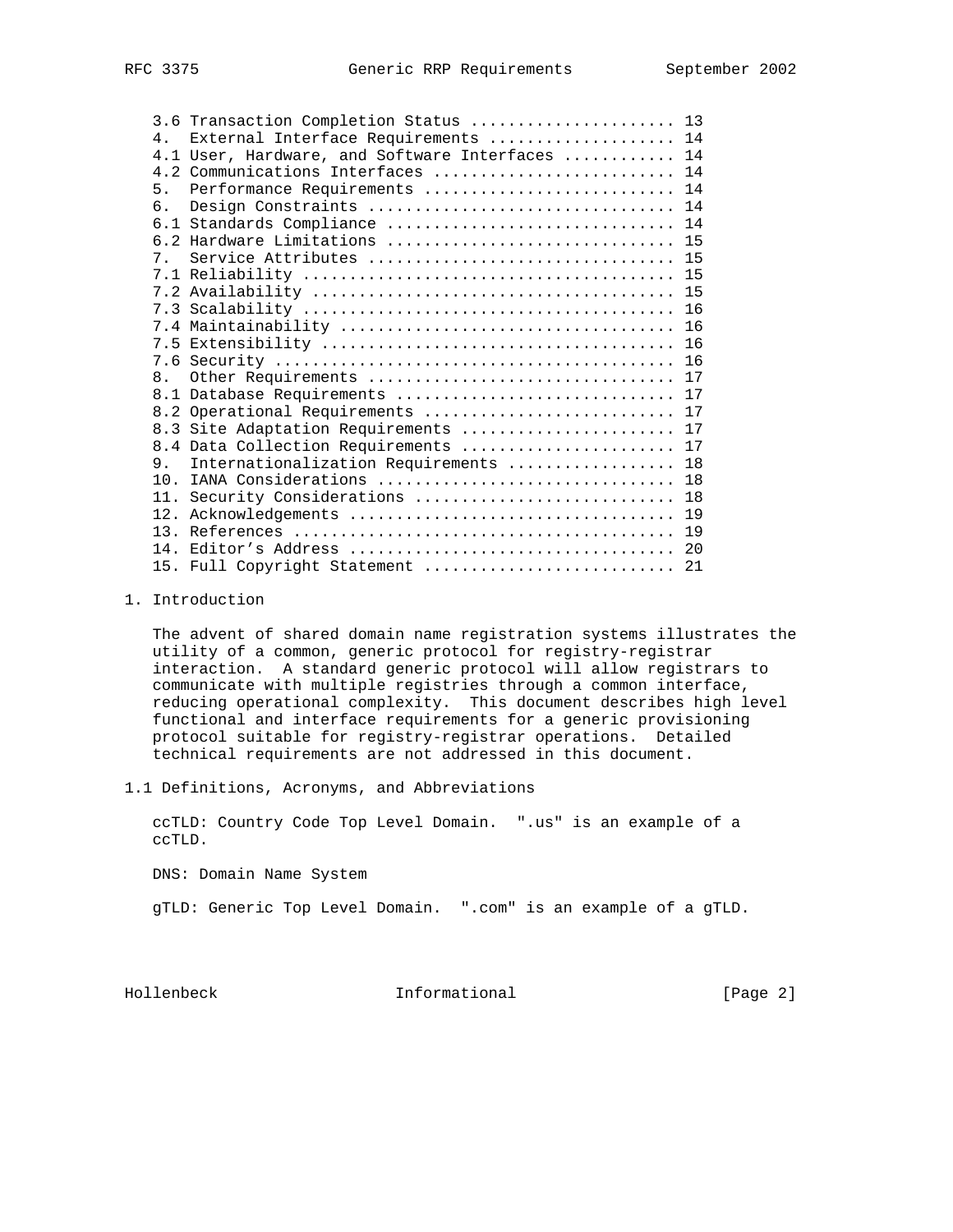IANA: Internet Assigned Numbers Authority

IETF: Internet Engineering Task Force

IP Address: Either or both IPv4 or IPv6 address.

IPv4: Internet Protocol version 4

IPv6: Internet Protocol version 6

RRP: Registry-Registrar Protocol

 TLD: Top Level Domain. A generic term used to describe both gTLDs and ccTLDs that exist under the top-level root of the domain name hierarchy.

 Exclusive Registration System: A domain name registration system in which registry services are limited to a single registrar. Exclusive Registration Systems are either loosely coupled (in which case the separation between registry and registrar systems is readily evident), or tightly coupled (in which case the separation between registry and registrar systems is obscure).

 Name Space: The range of values that can be assigned within a particular node of the domain name hierarchy.

 Object: A generic term used to describe entities that are created, updated, deleted, and otherwise managed by a generic registry registrar protocol.

 Registrant: An entity that registers domain names in a registry through the services provided by a registrar. Registrants include individuals, organizations, and corporations.

 Registrar: An entity that provides front-end domain name registration services to registrants, providing a public interface to registry services.

 Registry: An entity that provides back-end domain name registration services to registrars, managing a central repository of information associated with domain name delegations. A registry is typically responsible for publication and distribution of zone files used by the Domain Name System.

 Shared Registration System: A domain name registration system in which registry services are shared among multiple independent registrars. Shared Registration Systems require a loose coupling between registrars and a registry.

Hollenbeck Informational [Page 3]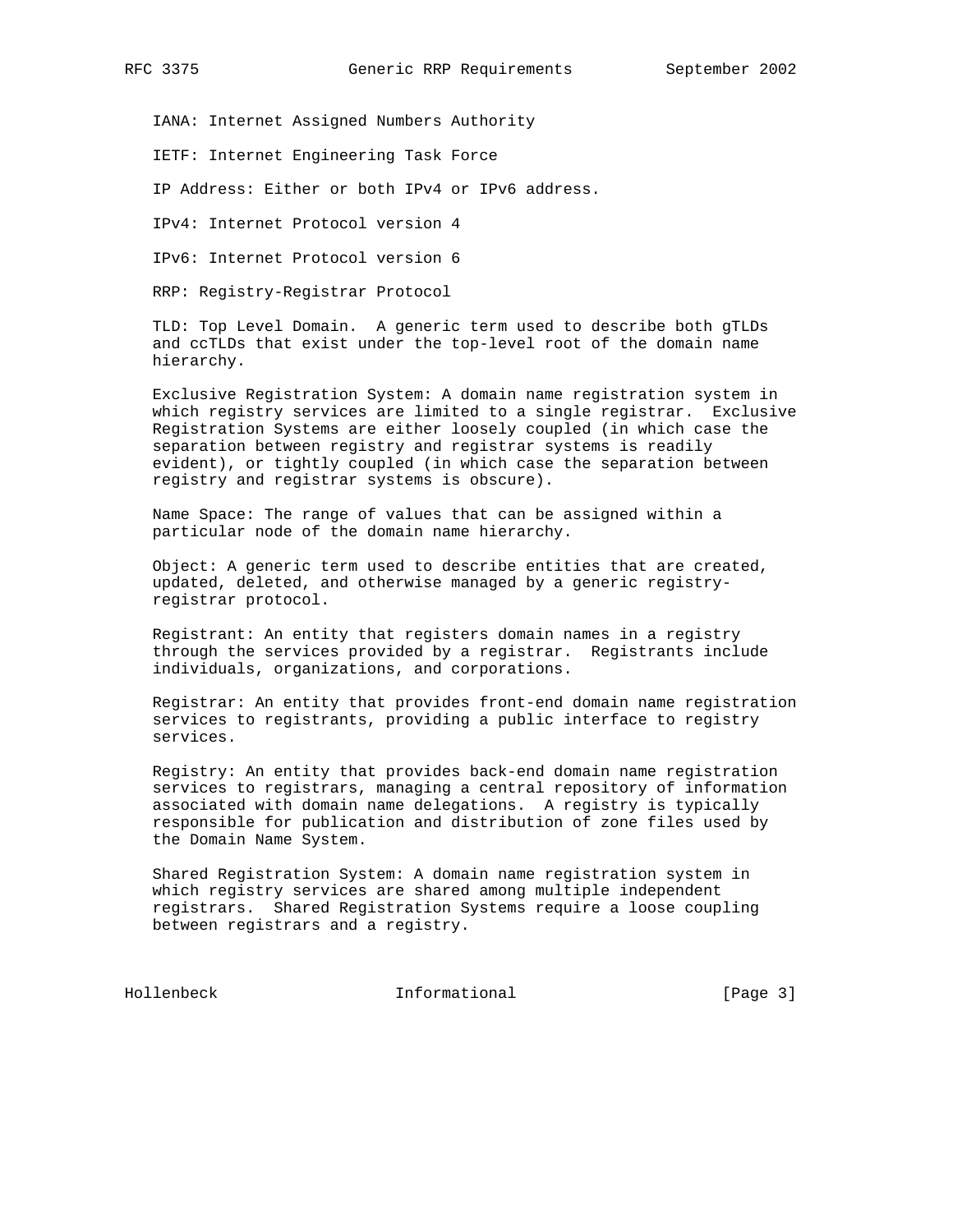Thick Registry: A registry in which all of the information associated with registered entities, including both technical information (information needed to produce zone files) and social information (information needed to implement operational, business, or legal practices), is stored within the registry repository.

 Thin Registry: A registry in which all elements of the social information associated with registered entities is distributed between a shared registry and the registrars served by the registry.

 Zone: The complete set of information for a particular "pruned" subtree of the domain space. The zone concept is described fully in [RFC1035].

2. General Description

 A basic understanding of domain name registration systems provides focus for the enumeration of functional and interface requirements of a protocol to serve those systems. This section provides a high level description of domain name registration systems to provide context for the requirements identified later in this document.

2.1 System Perspective

 A domain name registration system consists of a protocol and associated software and hardware that permits registrars to provide Internet domain name registration services within the name spaces administered by a registry. A registration system can be shared among multiple competing registrars, or it can be served by a single registrar that is either tightly or loosely coupled with back-end registry services. The system providing registration services for the .com, .net, and .org gTLDs is an example of a shared registration system serving multiple competing registrars. The systems providing registration services for some ccTLDs and the .gov and .mil gTLDs are examples of registration systems served by a single registrar.

2.2 System Functions

 Registrars access a registry through a protocol to register objects and perform object management functions. Required functions include session management; object creation, update, renewal, and deletion; object query; and object transfer.

 A registry generates DNS zone files for the name spaces it serves. Zone files are created and distributed to a series of name servers that provide the foundation for the domain name system.

Hollenbeck Informational [Page 4]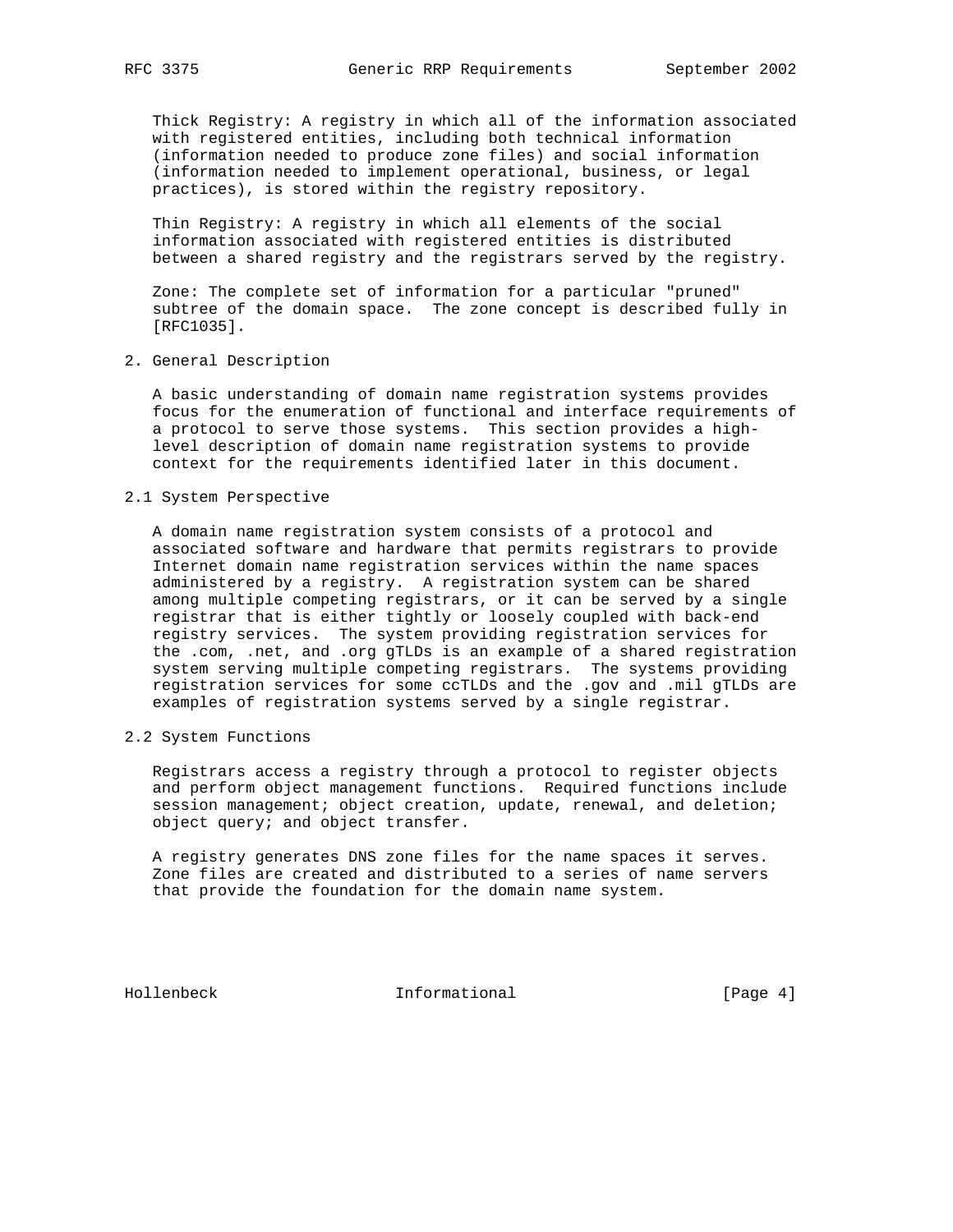# 2.3 User Characteristics

 Protocol users fall into two broad categories: entities that use protocol client implementations and entities that use protocol server implementations, though an entity can provide both client and server services if it provides intermediate services. A protocol provides a loose coupling between these communicating entities.

#### 2.4 Assumptions

 There is one and only one registry that is authoritative for a given name space and zone.

 A registry can be authoritative for more than one name space and zone. Some registry operations can be billable. The impact of a billable operation can be mitigated through the specification of non-billable operations that allow a registrar to make informed decisions before executing billable operations.

 A registry can choose to implement a subset of the features provided by a generic registry-registrar protocol. A thin registry, for example, might not provide services to register social information. Specification of minimal implementation compliance requirements is thus an exercise left for a formal protocol definition document that addresses the functional requirements specified here.

 A protocol that meets the requirements described here can be called something other than "Generic Registry Registrar Protocol".

 The requirements described in this document are not intended to limit the set of objects that can be managed by a generic registry registrar protocol.

3. Functional Requirements

 This section describes functional requirements for a registry registrar protocol. Technical requirements that describe how these requirements are to be met are out of scope for this document.

Hollenbeck **Informational** Informational [Page 5]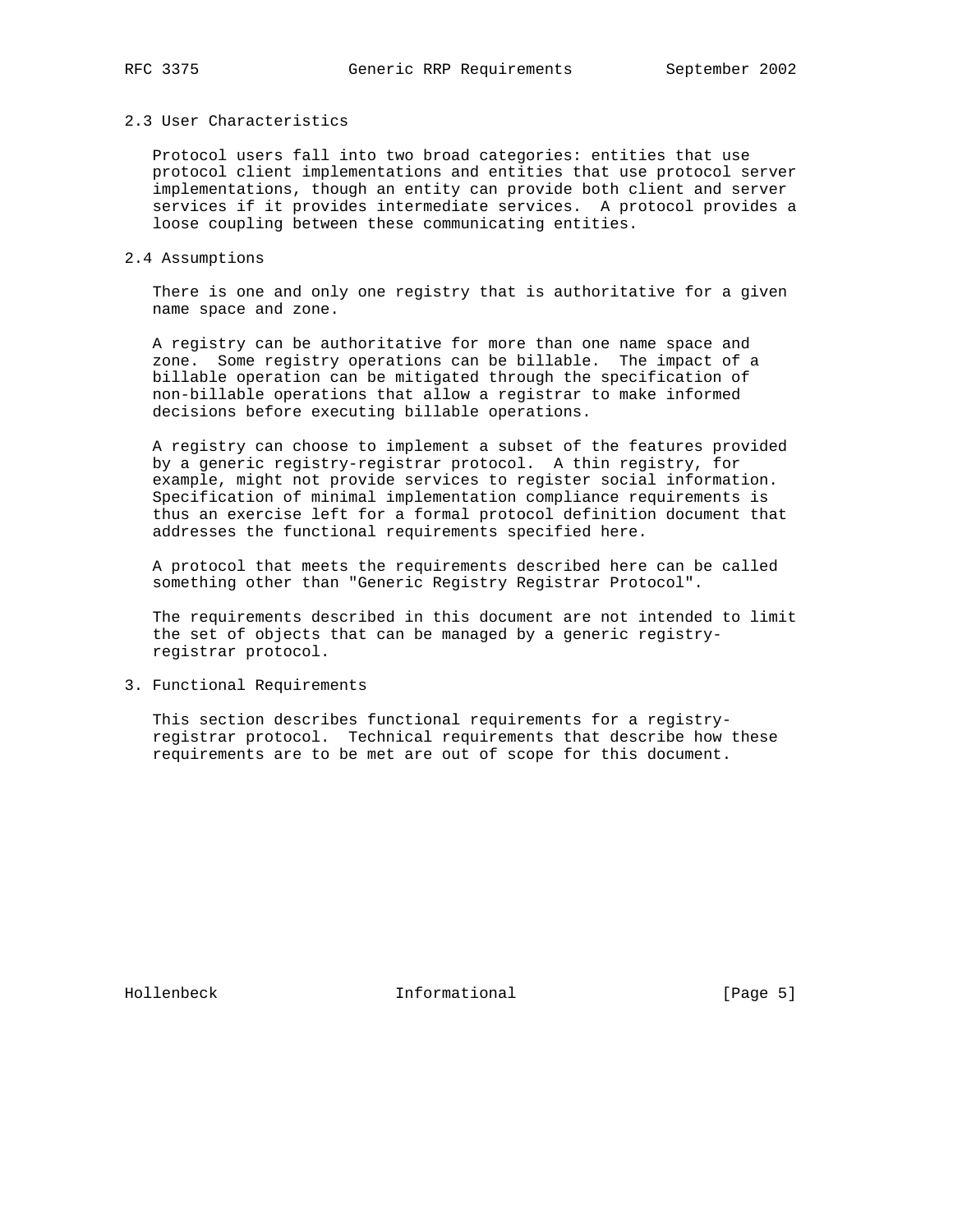#### 3.1 Session Management

 [1] The protocol MUST provide services to explicitly establish a client session with a registry server.

 [2] In a connection-oriented environment, a server MUST respond to connection attempts with information that identifies the server and the default server protocol version.

 [3] The protocol MUST provide services that allow a client to request use of a specific protocol version as part of negotiating a session.

 [4] The protocol MUST provide services that allow a server to decline use of a specific protocol version as part of negotiating a session.

 [5] A session MUST NOT be established if the client and server are unable to reach agreement on the protocol version to be used for the requested session.

 [6] The protocol MUST provide services to explicitly end an established session.

 [7] The protocol MUST provide services that provide transactional atomicity, consistency, isolation, and durability in the advent of session management failures.

 [8] The protocol MUST provide services to confirm that a transaction has been completed if a session is aborted prematurely.

3.2 Identification and Authentication

 [1] The protocol or another layered protocol MUST provide services to identify registrar clients and registry servers before granting access to other protocol services.

 [2] The protocol or another layered protocol MUST provide services to authenticate registrar clients and registry servers before granting access to other protocol services.

 [3] The protocol or another layered protocol MUST provide services to negotiate an authentication mechanism acceptable to both client and server.

Hollenbeck **Informational Informational** [Page 6]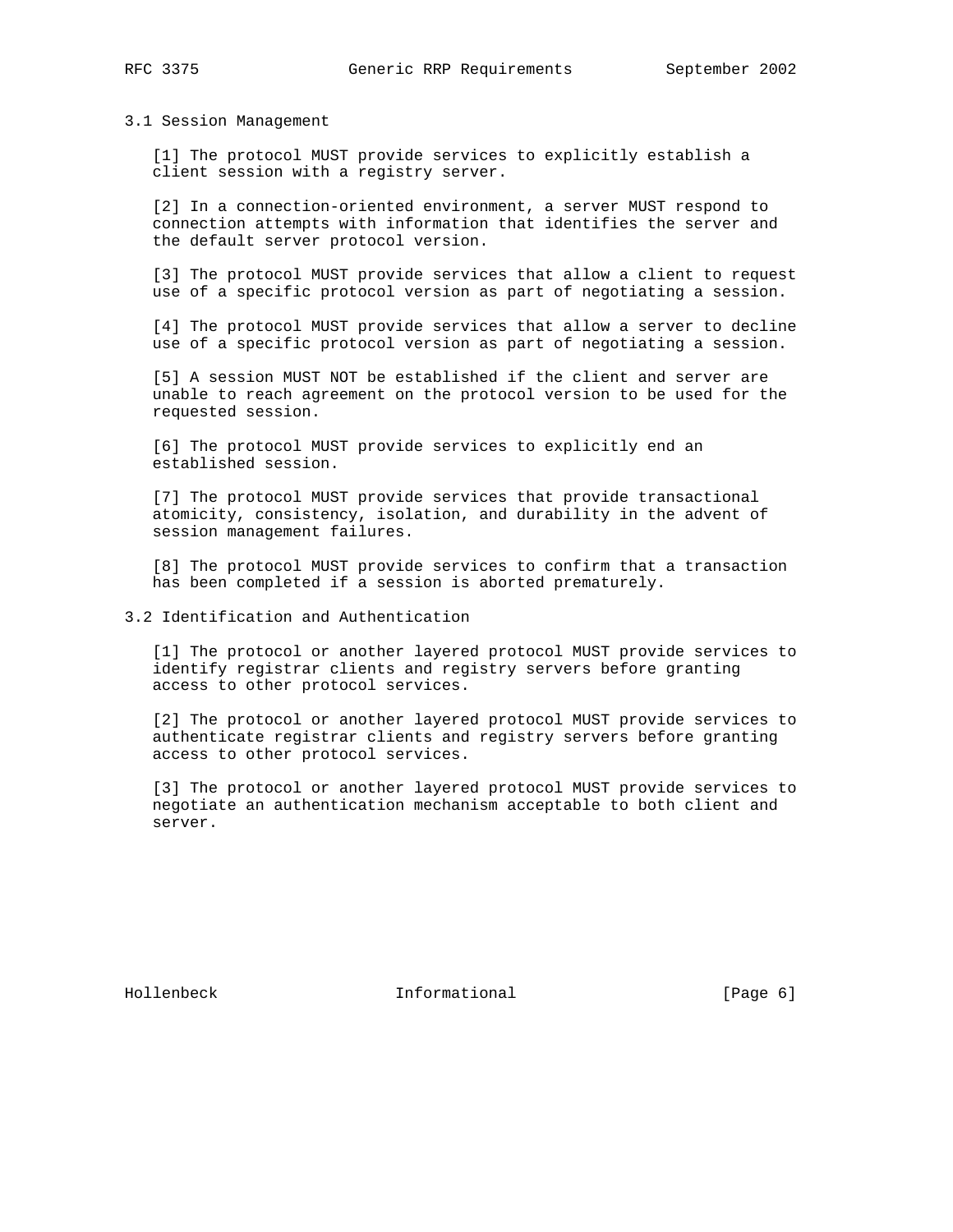3.3 Transaction Identification

 [1] Registry operations that create, modify, or delete objects MUST be associated with a registry-unique identifier. The protocol MUST allow each transaction to be identified in a permanent and globally unique manner to facilitate temporal ordering and state management services.

3.4 Object Management

 This section describes requirements for object management, including identification, registration, association, update, transfer, renewal, deletion, and query.

3.4.1 Object Identification

 Some objects, such as name servers and contacts, have utility in multiple registries. However, maintaining disjoint copies of object information in multiple registries can lead to inconsistencies that have adverse consequences for the Internet. For example, changing a name server name in one registry, but not in a second registry that refers to the server for domain name delegation, can produce unexpected DNS query results.

 [1] The protocol MUST provide services to associate an object identifier with every object.

[2] Object identifiers MUST be globally unique.

 [3] An object's identifier MUST NOT change during the lifetime of the object in a particular repository, even if administrative control of the object changes over time.

 [4] An object identifier MUST contain information that unambiguously identifies the object.

 [5] Object identifier format specified by the protocol SHOULD be easily parsed and understood by humans.

 [6] An object's identifier MUST be generated and stored when an object is created.

Hollenbeck **Informational** [Page 7]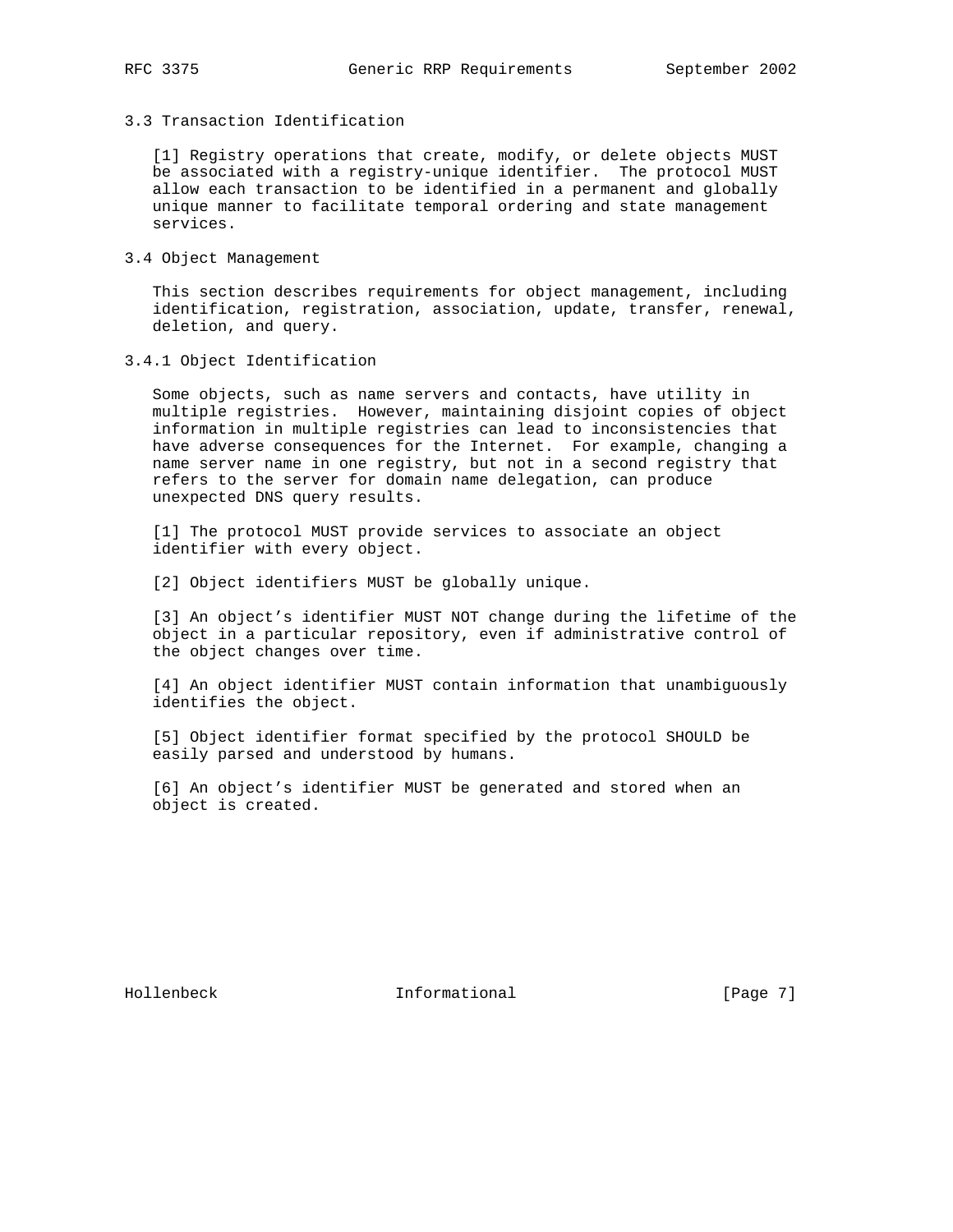# 3.4.2 Object Registration

 [1] The protocol MUST provide services to register Internet domain names.

 [2] The protocol MUST permit a starting and ending time for a domain name registration to be negotiated, thereby allowing a registry to implement policies allowing a range of registration validity periods (the start and end points in time during which one normally assumes that an object will be active), and enabling registrars to select a period for each registration they submit from within the valid range based on out-of-band negotiation between the registrar and the registrant. Registries SHOULD be allowed to accept indefinitely valid registrations if the policy that they are implementing permits, and to specify a default validity period if one is not selected by a registrar. Registries MUST be allowed to specify minimal validity periods consistent with prevailing or preferred practices for fee for-service recovery. The protocol MUST provide features to ensure that both registry and registrar have a mutual understanding of the validity period at the conclusion of a successful registration event.

[3] The protocol MUST provide services to register name servers. Name server registration MUST NOT be limited to a specific period of time. Name servers MUST be registered with a valid IPv4 or IPv6 address when a "glue record" is required for delegation. A name server MAY be registered with multiple IP addresses. Multiple name servers using distinct server names MAY share an IP address.

 [4] The protocol MUST provide services to manage delegation of zone authority. Names of name servers MUST NOT be required to be tied to the name of the zone(s) for which the server is authoritative.

 [5] The protocol MUST provide services to register social information describing human and organizational entities. Registration of social information MUST NOT be limited to a specific period of time. Social information MAY include a name (individual name, organization name, or both), address (including street address, city, state or province (if applicable), postal code, and country), voice telephone number, email address, and facsimile telephone number.

 [6] Protocol services to register an object MUST be available to all authorized registrars.

Hollenbeck Informational [Page 8]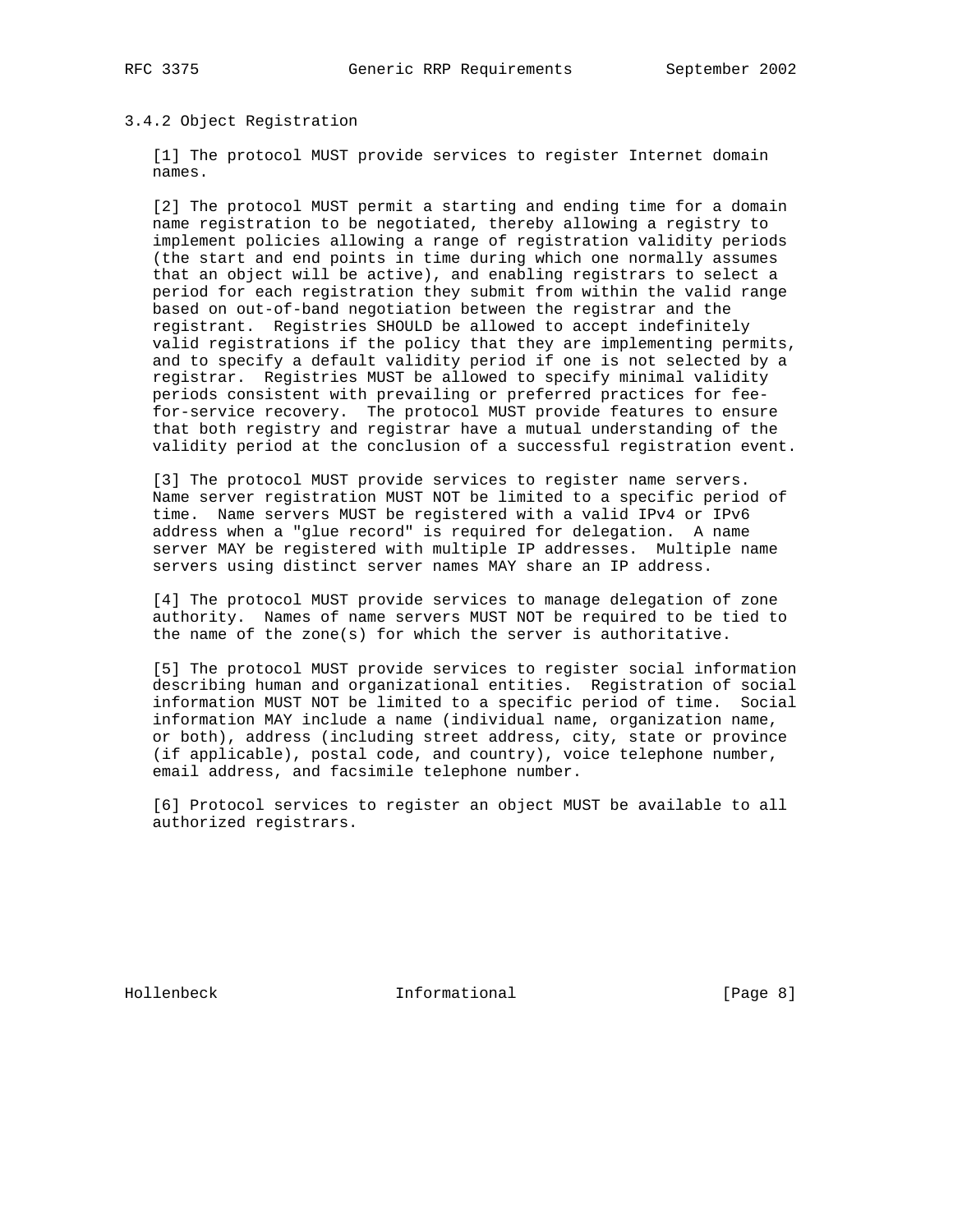#### 3.4.3 Object Association

 [1] The protocol MUST provide services to associate name servers with domain names to delegate authority for zones. A domain name MAY have multiple authoritative name servers. Name servers MAY be authoritative for multiple zones.

 [2] The protocol MUST provide services to associate IP addresses with name servers. A name server MAY have multiple IP addresses. An IP address MAY be associated with multiple name server registrations.

 [3] The protocol MUST provide services to associate social information with other objects. Social information associations MUST be identified by type. "Registrant" is an example social information type that might be associated with an object such as a domain name.

 [4] The protocol MUST provide services to associate object management capabilities on a per-registrar basis.

 [5] Some managed objects represent shared resources that might be referenced by multiple registrars. The protocol MUST provide services that allow a registrar to associate an existing shared resource object with other registered objects sponsored by a second registrar. For example, authority for the example.tld zone (example.tld domain object managed by registrar X) and authority for the test.tld zone (test.tld domain object managed by registrar Y) might be delegated to server ns1.example.tld (managed by registrar X). Registrar X maintains administrative control over domain object example.tld and server object ns1.example.tld, and registrar Y maintains administrative control over domain object test.tld. Registrar Y does not have administrative control over server object ns1.example.tld.

#### 3.4.4 Object Update

 [1] The protocol MUST provide services to update information associated with registered Internet domain names.

 [2] The protocol MUST provide services to update information associated with registered name servers.

 [3] The protocol MUST provide services to update social information associated with registered human and organizational entities.

 [4] The protocol MUST provide services to limit requests to update a registered object to the registrar that currently sponsors the registered object.

Hollenbeck Informational [Page 9]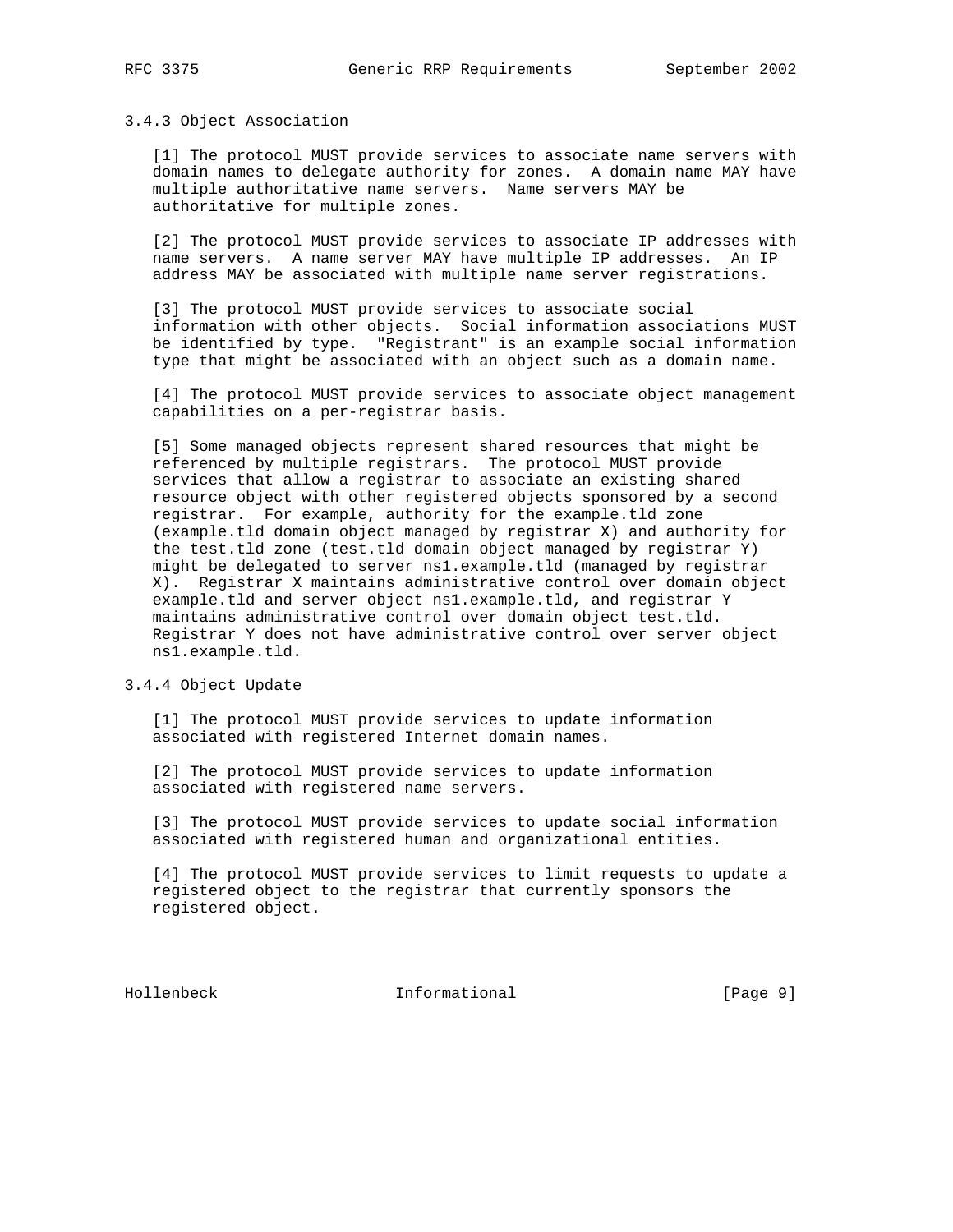[5] The protocol MUST provide services to explicitly reject unauthorized attempts to update a registered object.

3.4.5 Object Transfer

 [1] The protocol MUST provide services to transfer domain names among authorized registrars. Name servers registered in a domain being transferred MUST be transferred along with the domain itself. For example, name servers "ns1.example.tld" and "ns2.example.tld" MUST be implicitly transferred when domain "example.tld" is transferred.

 [2] The protocol MUST provide services to describe all objects, including associated objects, that are transferred as a result of an object transfer.

 [3] The protocol MUST provide services to transfer social information objects among authorized registrars.

 [4] Protocol transfer requests MUST be initiated by the registrar who wishes to become the new administrator of an object.

 [5] The protocol MUST provide services to confirm registrar authorization to transfer an object.

 [6] The protocol MUST provide services that allow the requesting registrar to cancel a requested object transfer before the request has been approved or rejected by the original sponsoring registrar. Requests to cancel the transfer of registered objects MUST be limited to the registrar that requested transfer of the registered object. Unauthorized attempts to cancel the transfer of a registered object MUST be explicitly rejected.

 [7] The protocol MUST provide services that allow the original sponsoring registrar to approve or reject a requested object transfer. Requests to approve or reject the transfer of registered objects MUST be limited to the registrar that currently sponsors the registered object. Unauthorized attempts to approve or reject the transfer of a registered object MUST be explicitly rejected.

 [8] The protocol MUST provide services that allow both the original sponsoring registrar and the potential new registrar to monitor the status of both pending and completed transfer requests.

 [9] Transfer of an object MAY extend the object's registration period. If an object's registration period will be extended as the result of a transfer, the new expiration date and time MUST be returned after successful completion of a transfer request.

Hollenbeck Informational [Page 10]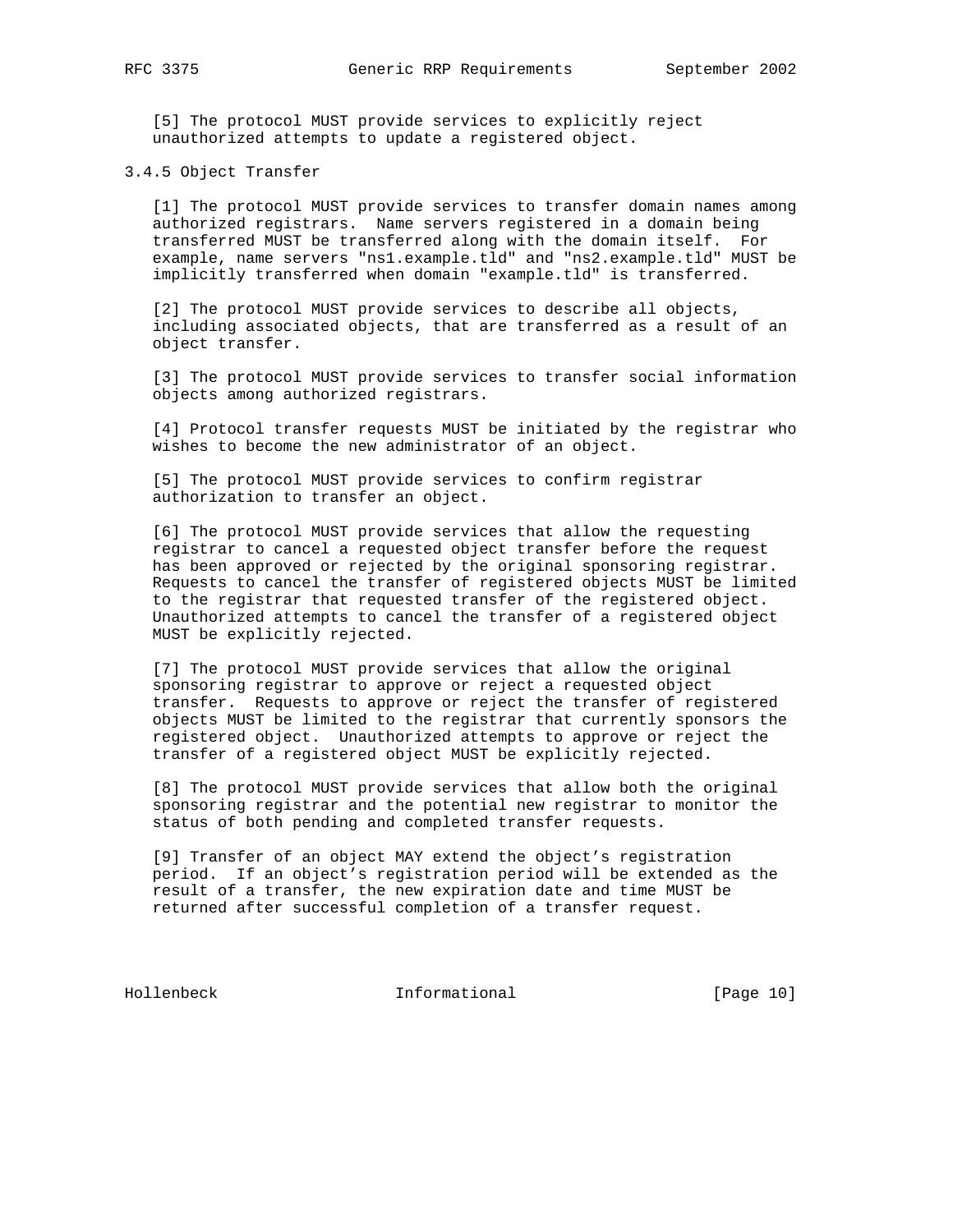[10] Requests to initiate the transfer of a registered object MUST be available to all authorized registrars.

 [11] Registrars might become non-functional and unable to respond to transfer requests. It might be necessary for one registrar to assume management responsibility for the objects associated with another registrar in the event of registrar failure. The protocol MUST NOT restrict the ability to transfer objects in the event of registrar failure.

3.4.6 Object Renewal/Extension

 [1] The protocol MUST provide services to renew or extend the validity period of registered domain names. If applicable, the new expiration date and time MUST be returned after successful completion of a request to renew or extend the validity period.

 [2] Requests to renew or extend the validity period of a registered object MUST be limited to the registrar that currently sponsors the registered object. Unauthorized attempts to renew or extend the validity period of a registered object MUST be explicitly rejected.

3.4.7 Object Deletion

 [1] The protocol MUST provide services to remove a domain name from the registry.

 [2] The protocol MUST provide services to remove a name server from the registry.

 [3] The protocol MUST provide services to remove a social information object from the registry.

 [4] Requests to remove a registered object MUST be limited to the registrar that currently sponsors the registered object. Unauthorized attempts to remove a registered object MUST be explicitly rejected.

3.4.8 Object Existence Query

 This section describes requirements for a lightweight query mechanism whose sole purpose is to determine if an object exists in a registry.

 [1] The protocol MUST provide services to determine if a domain name exists in the registry. Domain names MUST be searchable by fully qualified name.

Hollenbeck Informational [Page 11]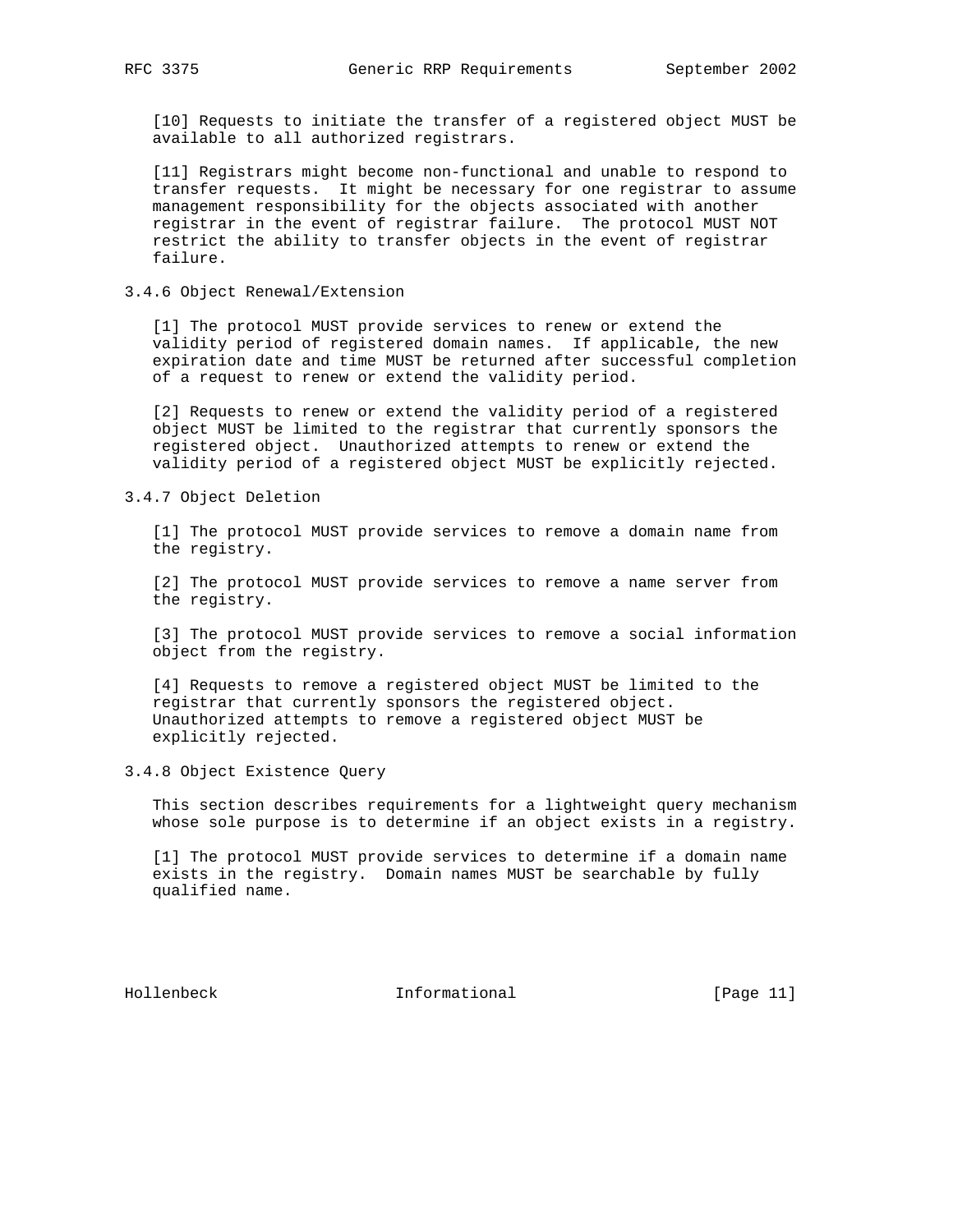[2] The protocol MUST provide services to determine if a name server exists in the registry. Name servers MUST be searchable by fully qualified name.

 [3] The protocol MUST provide services to determine if a social information object exists in the registry. Social information MUST be searchable by a registry-unique identifier.

 [4] A query to determine if an object exists in the registry MUST return only a positive or negative response so that server software that responds to this query can be optimized for speed.

 [5] Requests to determine the existence of a registered object MUST be available to all authorized registrars.

3.4.9 Object Information Query

 This section describes requirements for a query mechanism whose purpose is to provide detailed information describing objects that exist in a registry.

 [1] The protocol MUST provide services to retrieve information describing a domain name from the registry. Returned information MUST include the identifier of the current sponsoring registrar, the identifier of the registrar that originally registered the domain, the creation date and time, the expiration date and time (if any), the date and time of the last successful update (if any), the identifier of the registrar that performed the last update, the date and time of last completed transfer (if any), the current status of the domain, authorization information, identifiers describing social information associated with the domain, and the subordinate name servers registered in the domain. Authorization information MUST only be returned to the current sponsoring registrar.

 [2] The protocol MUST provide services to retrieve information describing a name server from the registry. Returned information MUST include the identifier of the current sponsoring registrar, the identifier of the registrar that originally registered the name server, the creation date and time, the date and time of the last successful update (if any), the identifier of the registrar that performed the last update, the date and time of last completed transfer (if any), and the IP addresses currently associated with the name server.

 [3] The protocol MUST provide services to retrieve social information from the registry. Returned information MUST include identification attributes (which MAY include name, address, telephone numbers, and email address), the identifier of the registrar that originally

Hollenbeck Informational [Page 12]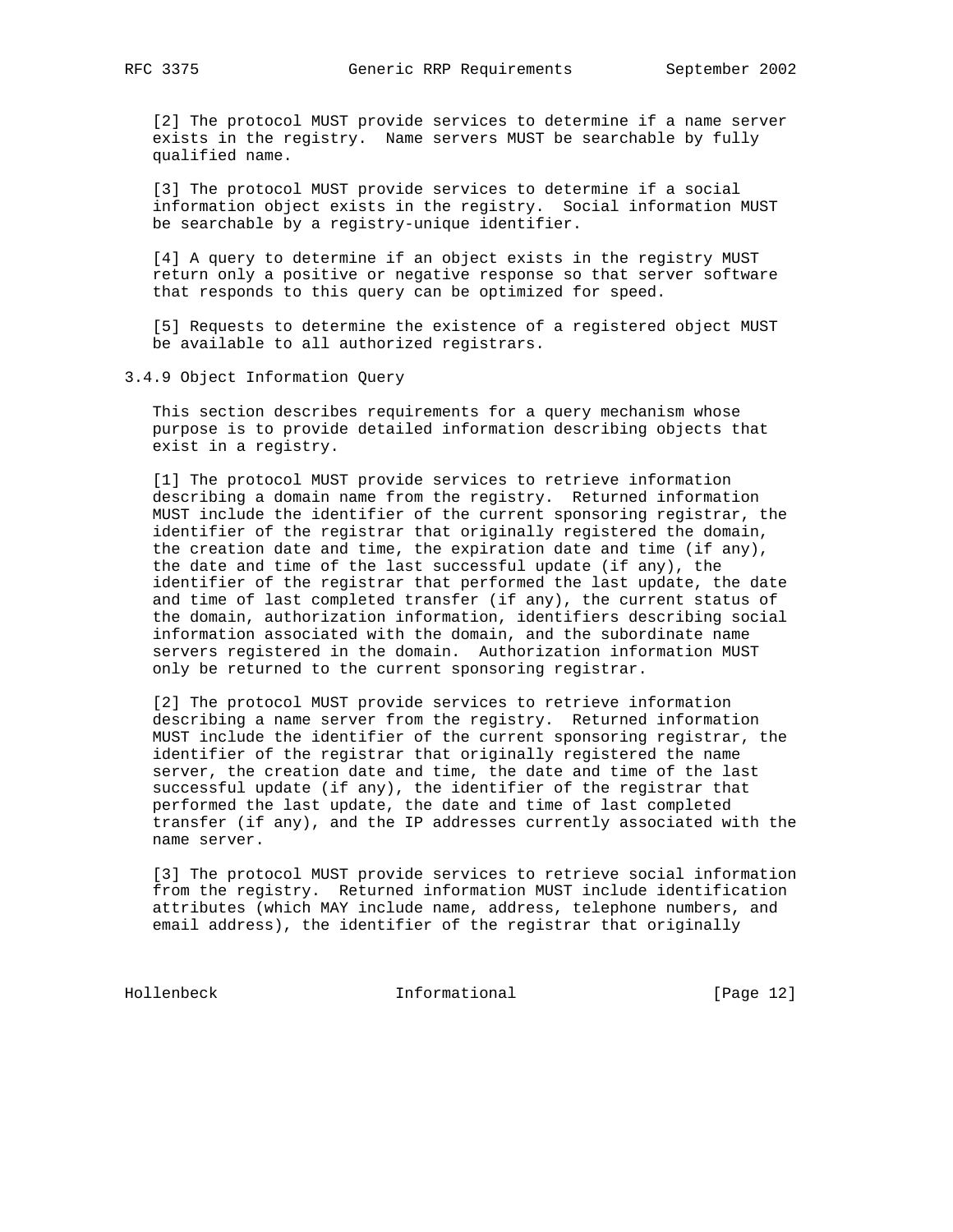registered the information, the creation date and time, the date and time of the last successful update (if any), the identifier of the registrar that performed the last update, the date and time of last completed transfer (if any), and authorization information. Authorization information MUST only be returned to the current sponsoring registrar.

 [4] The protocol MUST provide services to identify all associated object references, such as name servers associated with domains (including delegations and hierarchical relationships) and contacts associated with domains. This information MUST be visible if the object associations have an impact on the success or failure of protocol operations.

 [5] Requests to retrieve information describing a registered object MAY be granted by the registrar that currently sponsors the registered object. Unauthorized attempts to retrieve information describing a registered object MUST be explicitly rejected.

3.5 Domain Status Indicators

 [1] The protocol MUST provide status indicators that identify the operational state of a domain name. Indicators MAY be provided to identify a newly created state (the domain has been registered but has not yet appeared in a zone), a normal active state (the domain can be modified and is published in a zone), an inactive state (the domain can be modified but is not published in a zone because it has no authoritative name servers), a hold state (the domain can not be modified and is not published in a zone), a lock state (the domain can not be modified and is published in a zone), a pending transfer state, and a pending removal state.

 [2] If provided, protocol indicators for hold and lock status MUST allow independent setting by both registry and registrar.

 [3] A domain MAY have multiple statuses at any given time. Some statuses MAY be mutually exclusive.

3.6 Transaction Completion Status

 [1] The protocol MUST provide services that unambiguously note the success or failure of every transaction. Individual success and error conditions MUST be noted distinctly.

Hollenbeck Informational [Page 13]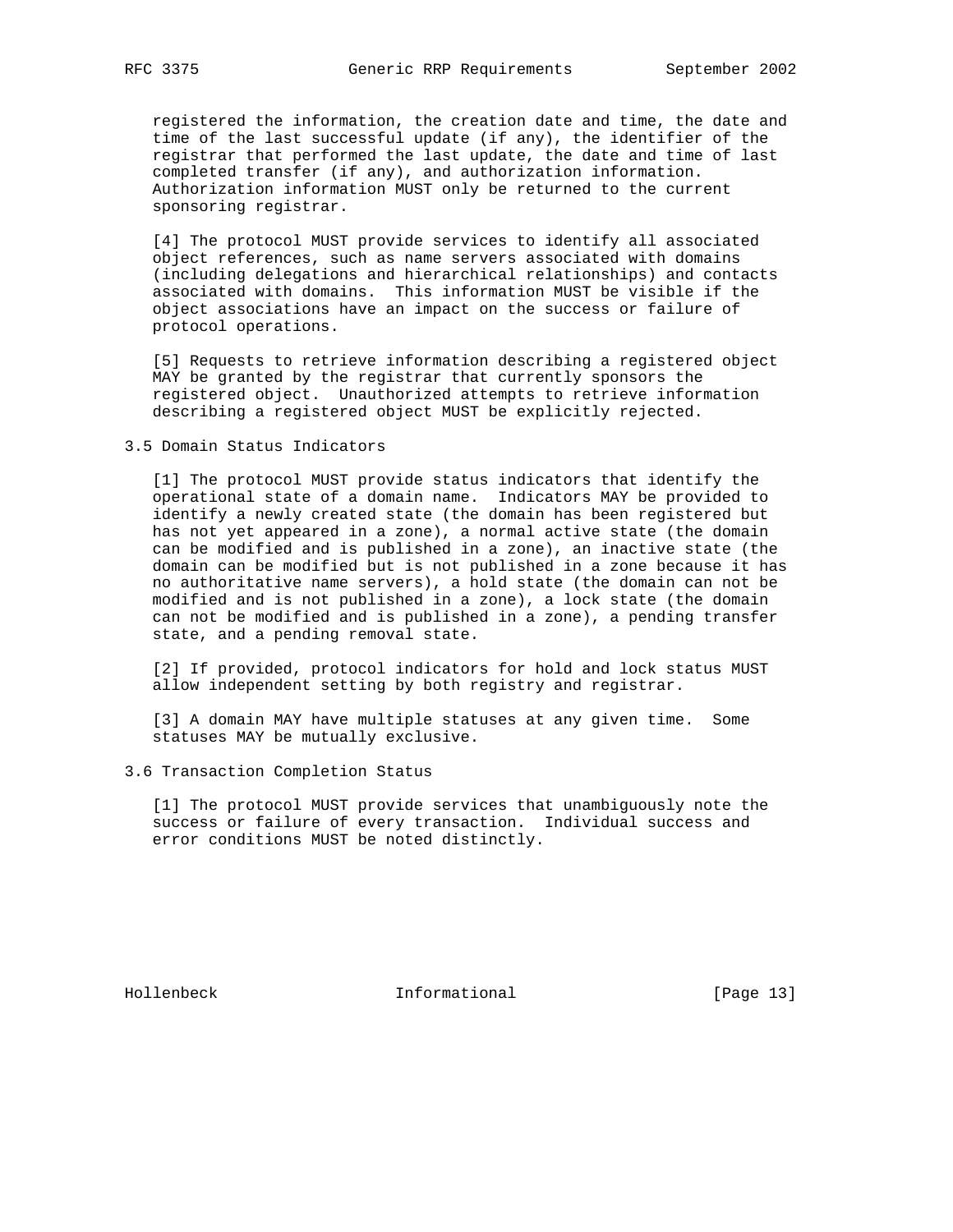4. External Interface Requirements

 External interfaces define the interaction points between a system and entities that communicate with the system. Specific areas of interest include user interfaces, hardware interfaces, software interfaces, and communications interfaces.

4.1 User, Hardware, and Software Interfaces

 [1] The protocol MUST define a wire format for data exchange, not an application design for user, hardware, or software interfaces so that any application able to create the same bits on the wire, and to maintain the image of the same integrity constraints, is a valid implementation of the protocol.

4.2 Communications Interfaces

 [1] Registries, registrars, and registrants interact using a wide spectrum of communications interfaces built upon multiple protocols, including transport layer protocols such as TCP and application layer protocols such as SMTP. The protocol MUST only be run over IETF approved protocols that feature congestion control, such as TCP and SCTP.

5. Performance Requirements

 [1] Run-time performance is an absolutely critical aspect of protocol usability. While performance is very heavily dependent on the hardware and software architecture that implements a protocol, protocol features can have a direct impact on the ability of the underlying architecture to provide optimal performance. The protocol MUST be usable in both high volume and low volume operating environments.

6. Design Constraints

 Protocol designers need to be aware of issues beyond functional and interface requirements when balancing protocol design decisions. This section describes additional factors that might have an impact on protocol design, including standards compliance and hardware limitations.

6.1 Standards Compliance

 [1] The protocol MUST conform to current IETF standards. Standards for domain and host name syntax, IP address syntax, security, and transport are particularly relevant. Emerging standards for the Domain Name System MUST be considered as they approach maturity.

Hollenbeck Informational [Page 14]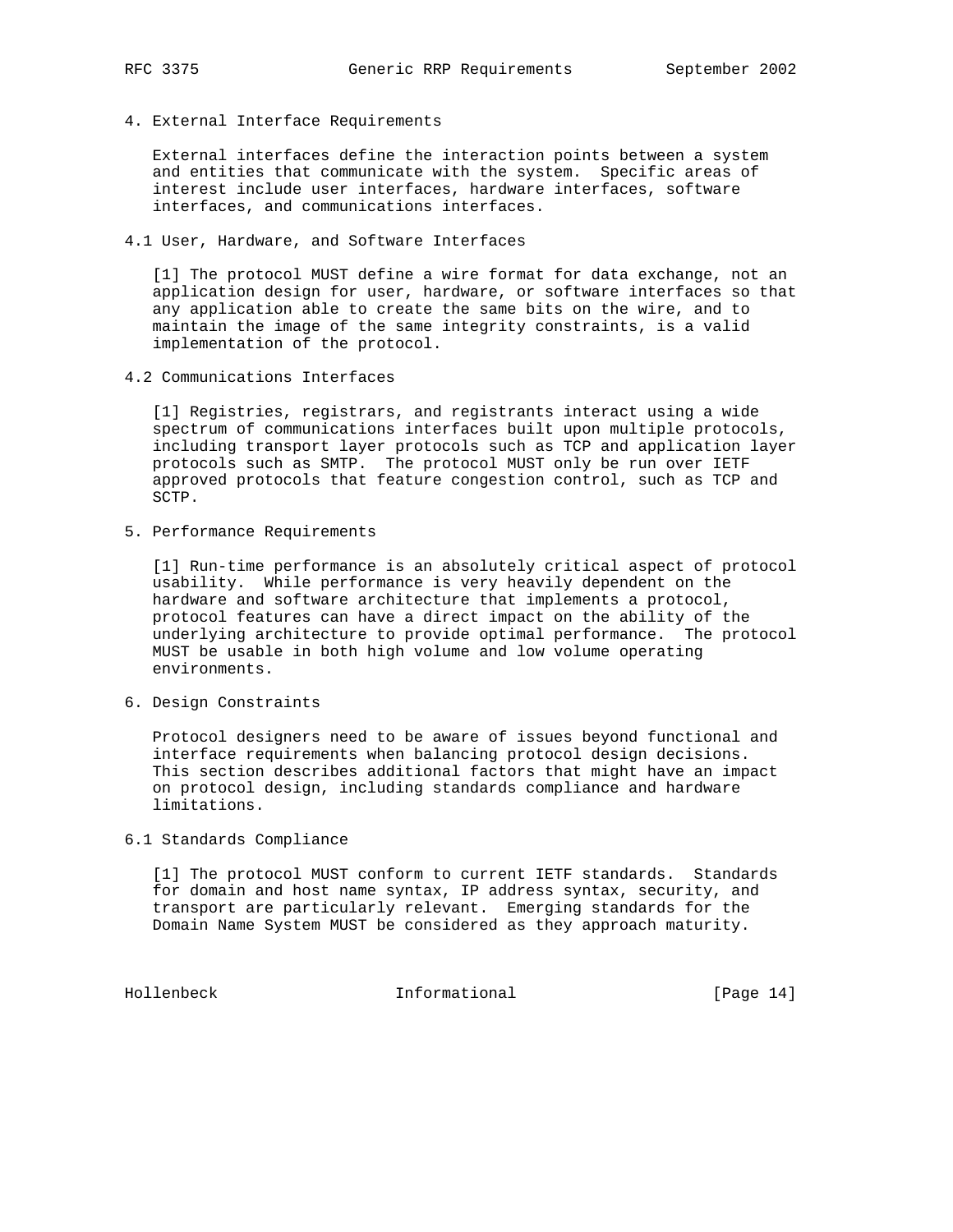[2] The protocol MUST NOT reinvent services offered by lower layer protocol standards. For example, the use of a transport that provides reliability is to be chosen over use of a non-reliable transport with the protocol itself using retransmission to achieve reliability.

#### 6.2 Hardware Limitations

 [1] The protocol MUST NOT define any features that preclude hardware independence.

7. Service Attributes

 Elements of service beyond functional and interface requirements are essential factors to consider as part of a protocol design effort. This section describes several important service elements to be addressed by protocol designers, including reliability, availability, scalability, maintainability, extensibility, and security.

# 7.1 Reliability

 [1] Reliability is a measure of the extent to which a protocol provides a consistent, dependable level of service. Reliability is an important attribute for a domain name management protocol. An unreliable protocol increases the risk of data exchange errors, which at one extreme can have a direct impact on protocol usability and at the other extreme can introduce discontinuity between registry and registrar data stores. The protocol MUST include features that maximize reliability at the application protocol layer. Services provided by underlying transport, session, and presentation protocols SHOULD also be considered when addressing application protocol reliability.

 [2] The protocol MUST be run over the most reliable transport option available in a given environment. The protocol MUST NOT implement a service that is otherwise available in an applicable standard transport.

[3] Default protocol actions for when a request or event times out MUST be well defined.

#### 7.2 Availability

 [1] Availability is a measure of the extent to which the services provided by a protocol are accessible for an intended use. Availability of an application layer protocol is primarily dependent on the software and hardware systems that implement the protocol.

Hollenbeck Informational [Page 15]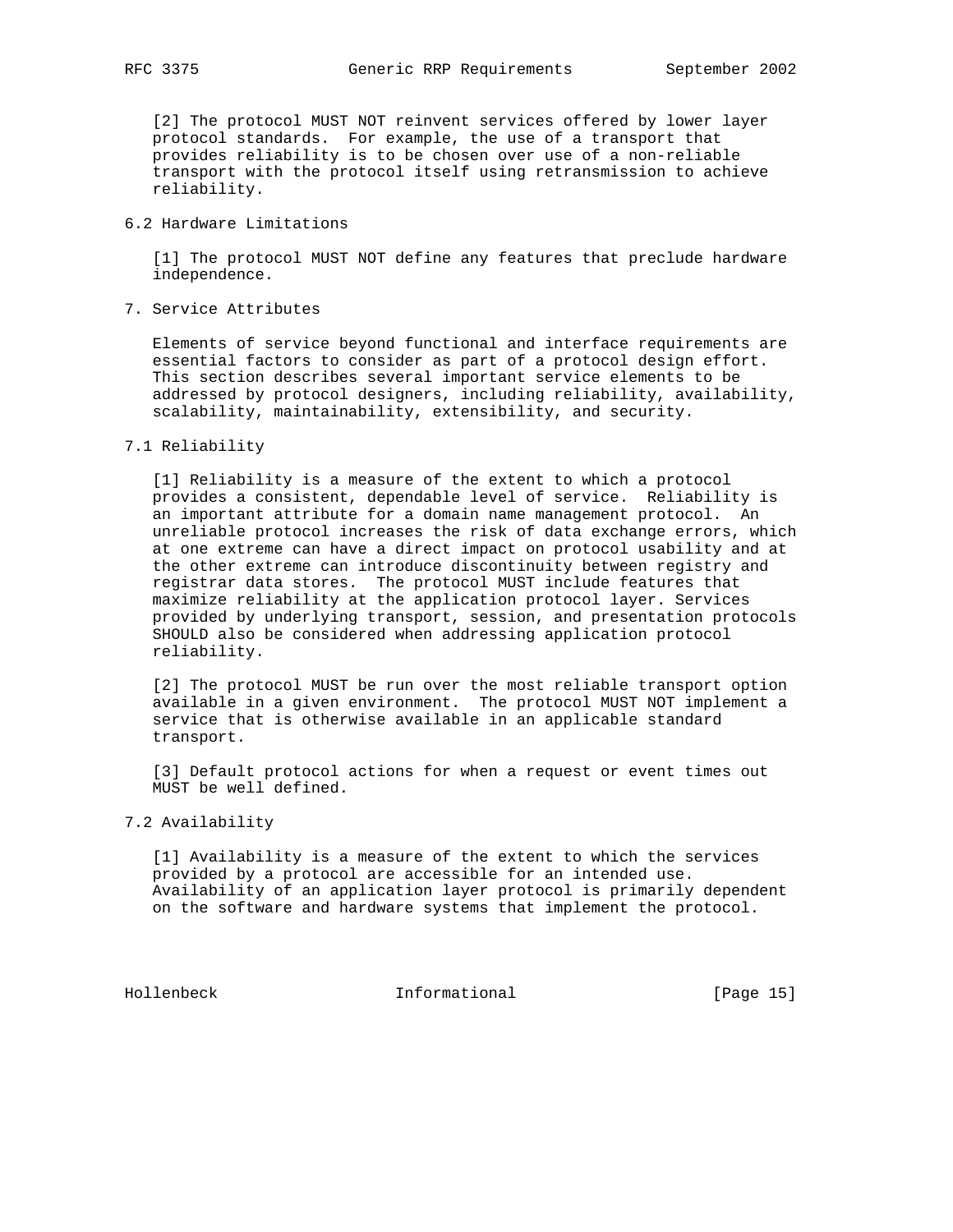RFC 3375 Generic RRP Requirements September 2002

 The protocol MUST NOT include any features that impinge on the underlying availability of the software and hardware systems needed to service the protocol.

# 7.3 Scalability

 [1] Scalability is a measure of the extent to which a protocol can accommodate use growth while preserving acceptable operational characteristics. The protocol MUST be capable of operating at an acceptable level as the load on registry and registrar systems increases.

## 7.4 Maintainability

 [1] Maintainability is a measure of the extent to which a protocol can be adapted or modified to address unforeseen operational needs or defects. The protocol SHOULD be developed under the nominal working group processes of the IETF to provide a well-known mechanism for ongoing maintenance.

#### 7.5 Extensibility

 [1] Extensibility is a measure of the extent to which a protocol can be adapted for future uses that were not readily evident when the protocol was originally designed. The protocol SHOULD provide features that at a minimum allow for the management of new object types without requiring revisions to the protocol itself.

 [2] The requirements described in this document are not intended to limit the set of objects that might be managed by the protocol. The protocol MUST include features that allow extension to object types that are not described in this document.

 [3] The protocol MUST provide an optional field within all commands whose format and use will be controlled by individual registry policy.

#### 7.6 Security

 [1] Transactional privacy and integrity services MUST be available at some protocol layer.

[2] This document describes requirements for basic user identification and authentication services. A generic protocol MAY include additional security services to protect against the attacks described here. A generic protocol MUST depend on other-layered protocols to provide security services that are not provided in the generic protocol itself. A generic protocol that relies on security

Hollenbeck Informational [Page 16]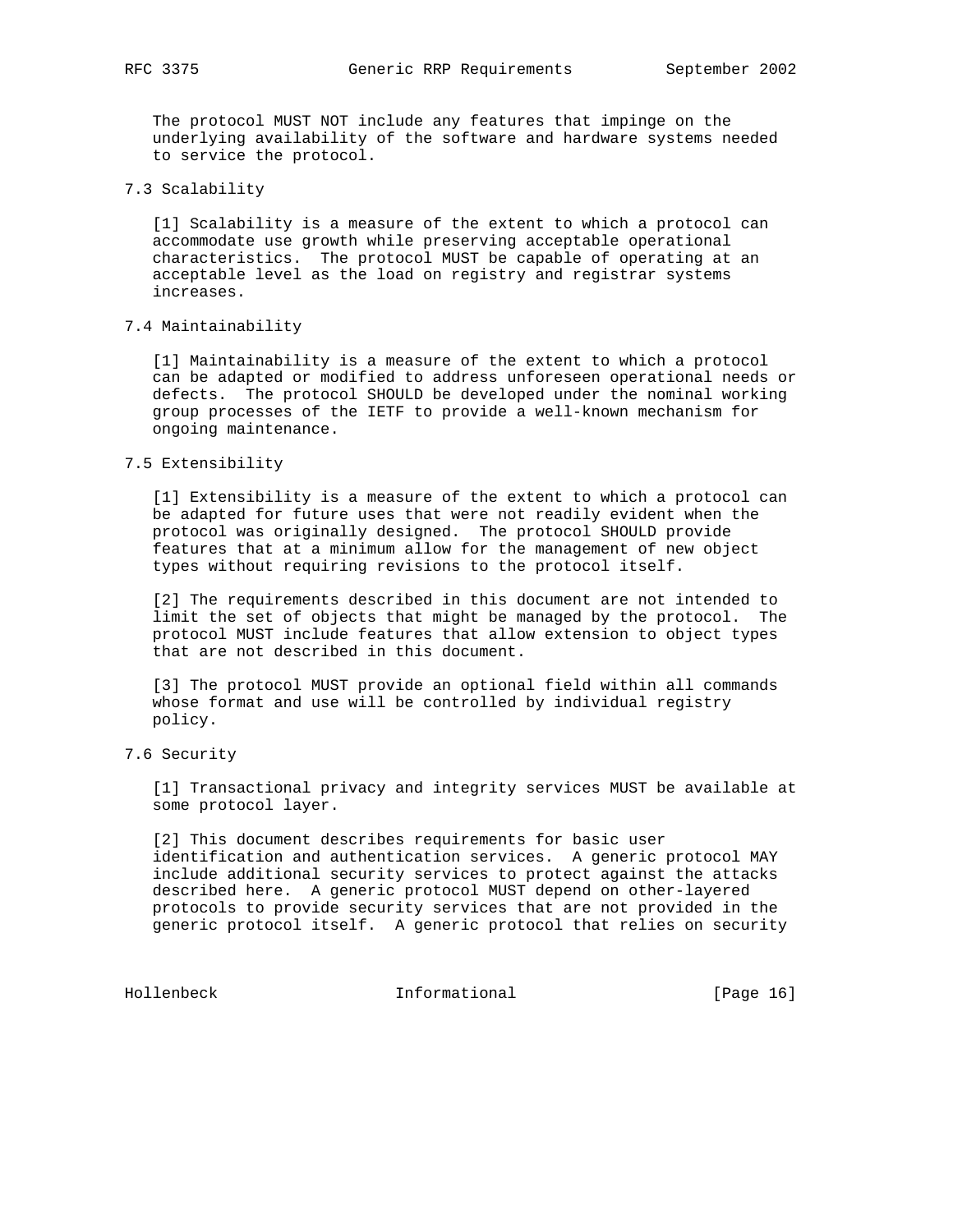services from other-layered protocols MUST specify the protocol layers needed to provide security services.

8. Other Requirements

 Certain aspects of anticipated operational environments have to be considered when designing a generic registry-registrar protocol. Areas of concern include database operations, operations, site adaptation, and data collection.

8.1 Database Requirements

 [1] The protocol MUST NOT have any database dependencies. However, efficient use of database operations and resources has to be considered as part of the protocol design effort. The protocol SHOULD provide atomic features that can be efficiently implemented to minimize database load.

8.2 Operational Requirements

 [1] Registry-registrar interactions at the protocol level SHOULD operate without human intervention. However, intermediate services that preserve the integrity of the protocol MAY be provided. For example, an intermediate service that determines if a registrant is authorized to register a name in a name space can be provided.

 [2] The protocol MUST provide services that allow clients and servers to maintain a consistent understanding of the current date and time to effectively manage objects with temporal properties.

8.3 Site Adaptation Requirements

 [1] Registries and registrars have varying business and operational requirements. Several factors, including governance standards, local laws, customs, and business practices all play roles in determining how registries and registrars are operated. The protocol MUST be flexible enough to operate in diverse registry-registrar environments.

8.4 Data Collection Requirements

 [1] Some of the data exchanged between a registrar and registry might be considered personal, private, or otherwise sensitive. Disclosure of such information might be restricted by laws and/or business practices. The protocol MUST provide services to identify data collection policies.

Hollenbeck Informational [Page 17]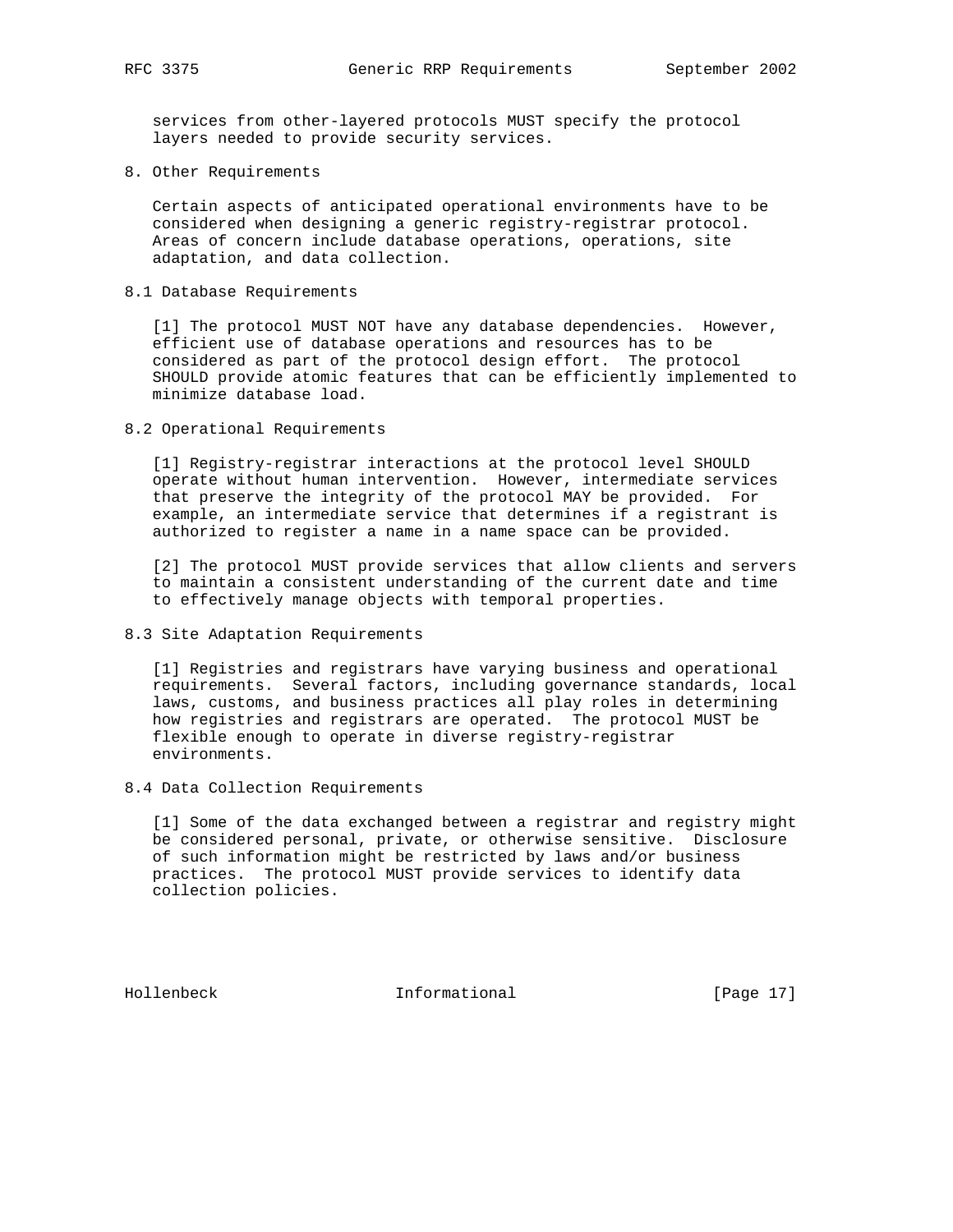[2] Some of the social information exchanged between a registrar and registry might be required to create, manage, or operate Internet or DNS infrastructure facilities, such as zone files. Such information is subject to public disclosure per relevant IETF standards.

# 9. Internationalization Requirements

 [1] [RFC1035] describes Internet host and domain names using characters traditionally found in a subset of the 7-bit US-ASCII character set. More recent standards, such as [RFC2130] and [RFC2277], describe the need to develop protocols for an international Internet. These and other standards MUST be considered during the protocol design process to ensure world-wide usability of a generic registry registrar protocol.

 [2] The protocol MUST allow exchange of data in formats consistent with current international agreements for the representation of such objects. In particular, this means that addresses MUST include country, that telephone numbers MUST start with the international prefix "+", and that appropriate thought be given to the usability of information in both local and international contexts. This means that some elements (like names and addresses) might need to be represented multiple times, or formatted for different contexts (for instance English/French in Canada, or Latin/ideographic in Japan).

 [3] All date and time values specified in a generic registry registrar protocol MUST be expressed in Universal Coordinated Time. Dates and times MUST include information to represent a four-digit calendar year, a calendar month, a calendar day, hours, minutes, seconds, fractional seconds, and the time zone for Universal Coordinated Time. Calendars apart from the Gregorian calendar MUST NOT be used

# 10. IANA Considerations

 This document does not require any action on the part of IANA. Protocol specifications that require IANA action MUST follow the guidelines described in [RFC2434].

## 11. Security Considerations

 Security services, including confidentiality, authentication, access control, integrity, and non-repudiation SHOULD be applied to protect interactions between registries and registrars as appropriate. Confidentiality services protect sensitive exchanged information from inadvertent disclosure. Authentication services confirm the claimed identity of registries and registrars before engaging in online transactions. Access control services control access to data and

Hollenbeck Informational [Page 18]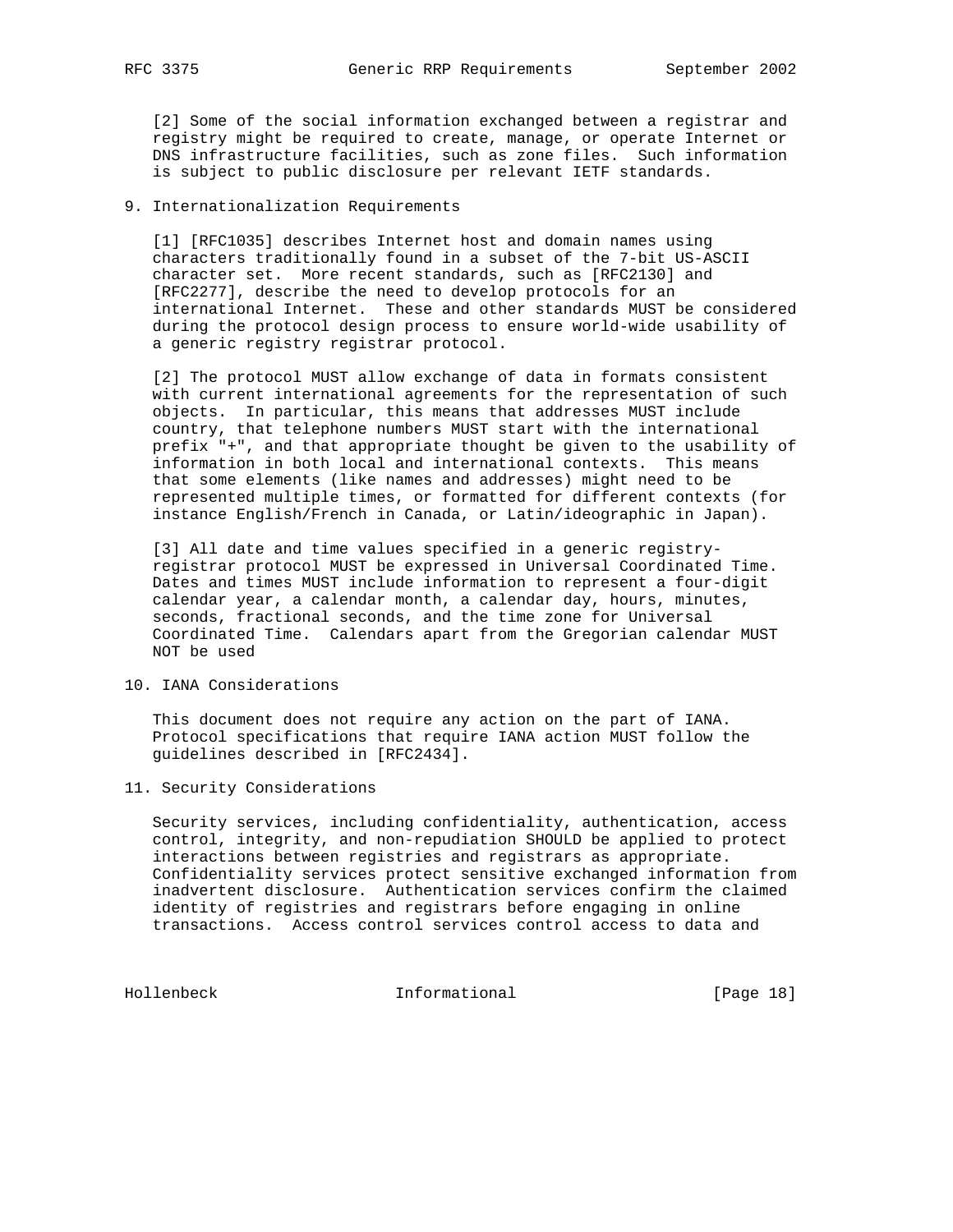services based on identity. Integrity services guarantee that exchanged data has not been altered between the registry and the registrar. Non-repudiation services provide assurance that the sender of a transaction can not deny being the source of the transaction, and that the recipient cannot deny being the receiver of the transaction.

#### 12. Acknowledgements

 This document was originally written as an individual submission Internet-Draft. The provreg working group later adopted it as a working group document and provided many invaluable comments and suggested improvements. The author wishes to acknowledge the efforts of WG chairs Edward Lewis and Jaap Akkerhuis for their process and editorial contributions.

 Specific comments that helped guide development of this document were provided by Harald Tveit Alvestrand, Christopher Ambler, Karl Auerbach, Jorg Bauer, George Belotsky, Eric Brunner-Williams, Jordyn Buchanan, Randy Bush, Bruce Campbell, Dan Cohen, Andre Cormier, Kent Crispin, Dave Crocker, Ayesha Damaraju, Lucio De Re, Mats Dufberg, Peter Eisenhauer, Sheer El-Showk, Urs Eppenberger, Patrik Faltstrom, Paul George, Patrick Greenwell, Jarle Greipsland, Olivier Guillard, Alf Hansen, Paul Hoffman, Paul Kane, Shane Kerr, Elmar Knipp, Mike Lampson, Matt Larson, Ping Lu, Klaus Malorny, Bill Manning, Michael Mealling, Patrick Mevzek, Peter Mott, Catherine Murphy, Martin Oldfield, Geva Patz, Elisabeth Porteneuve, Ross Wm. Rader, Budi Rahardjo, Annie Renard, Scott Rose, Takeshi Saigoh, Marcos Sanz, Marcel Schneider, J. William Semich, James Seng, Richard Shockey, Brian Spolarich, William Tan, Stig Venaas, Herbert Vitzthum, and Rick Wesson.

13. References

Normative References:

- [RFC2119] Bradner, S., "Key Words for Use in RFCs to Indicate Requirement Levels", BCP 14, RFC 2119, March 1997.
- [RFC2434] Narten, T. and H. Alvestrand, "Guidelines for Writing an IANA Considerations Section in RFCs", BCP 26, RFC 2434, October 1998.

Informative References:

 [RFC1035] Mockapetris, P., "Domain Names - Implementation and Specification", STD 13, RFC 1035, November 1987.

Hollenbeck Informational [Page 19]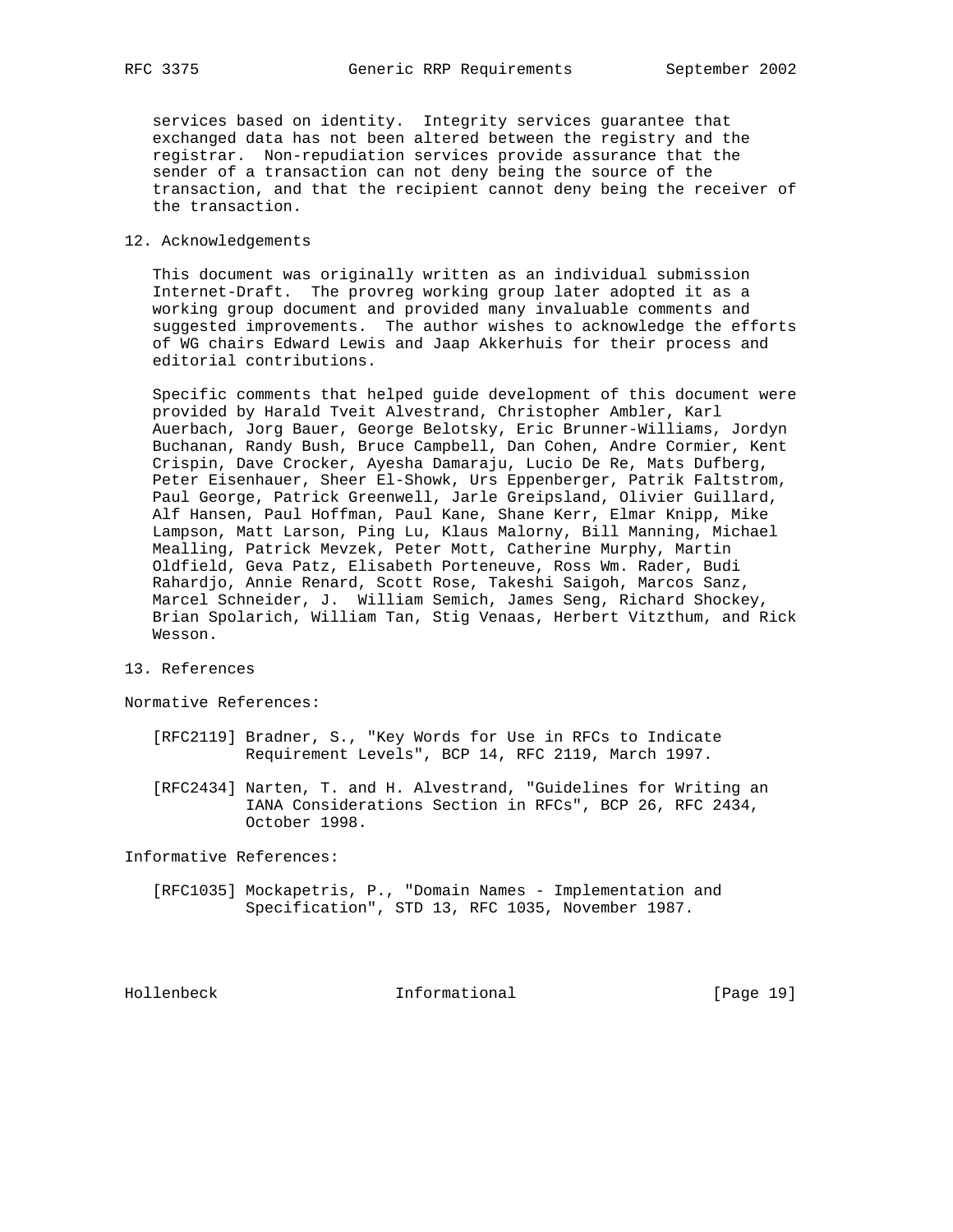- [RFC2130] Weider, C., Preston, C., Simonsen, K., Alvestrand, H., Atkinson, R., Cripsin, M. and P. Svanberg, "The Report of the IAB Character Set Workshop", RFC 2130, April 1997.
- [RFC2277] Alvestrand, H., "IETF Policy on Character Sets and Languages", BCP 18, RFC 2277, January 1998.
- 14. Editor's Address

 Scott Hollenbeck VeriSign Global Registry Services 21345 Ridgetop Circle Dulles, VA 20166-6503 USA

EMail: shollenbeck@verisign.com

Hollenbeck Informational [Page 20]